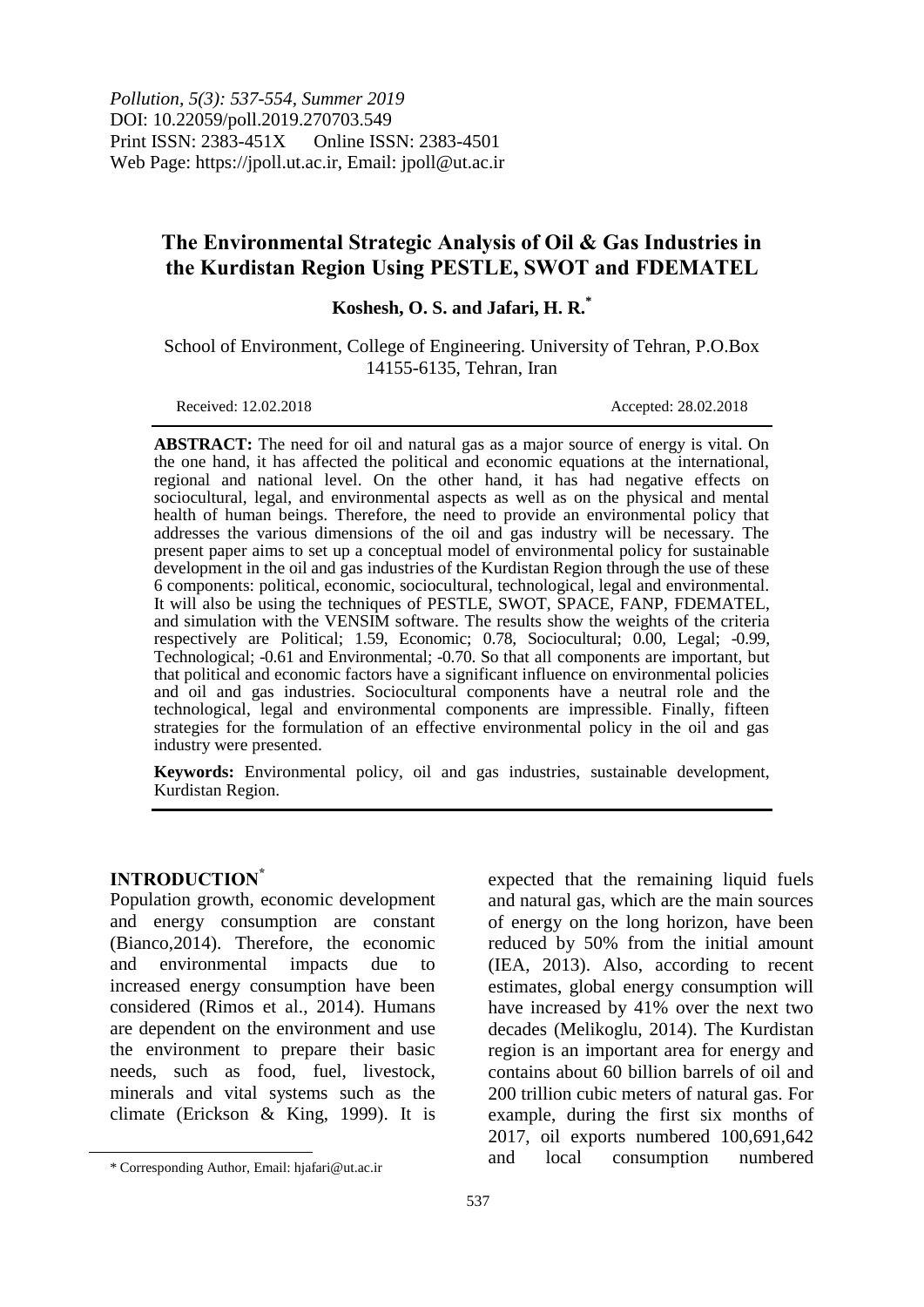10,160,635 (KRG, 2017). The exploration and production of oil and natural gas have the potential for extreme environmental degradation. In addition, the global crisis is the current model of economic growth that has affected all aspects of sustainabilityecological and social economies. The revision through measuring future economy and energy use to preserve production, consumption of goods and services is important (Chauhan & Saini, 2014). Therefore, a comprehensive understanding of its performance is needed not only to decide on domestic energy policies (investments and subsidies) but also to develop sustainable economic policies (Harris & Roach, 2017).

In developing countries, including Iraq and Kurdistan, the problems caused by the oil and gas industries have penetrated political, economic, sociocultural, legal and environmental issues. Environmental laws are often ineffective and insufficient (Wawryk, 2003). Therefore, the need for a power that protects law enforcement is vital. Environmental policies (a set of rules and solutions) have been formed according to the need and understanding of a specific topic, and their purpose is to get rid of critical situations and problems (Cohen, 2014). In addition, protecting the environment in direction of the growth and development of human civilization is critical. Integration of environmental dimensions has also been considered as one of the principles of ecological renewal in the other political areas, such as energy, agriculture and transportation, and it is the forefront of sustainable development (Eckerberg, 2009). One of the environmental goals is to achieve environmental protection by integrating ecology, policymaking, planning and social development, and other goals can include identifying threats and opportunities, sustaining and, if possible, developing existing resources (Kullkarni & Ramachandra, 2006). Oil and gas resources face a lot of limitations, and planning and

policymaking for oil and gas resources are becoming increasingly important. Optimal planning for oil and gas development projects is an important issue because in the long term, the relevant investment decisions are irreversible and huge financial resources are spent (Huseby & Haavardsson, 2009). It is often argued that among activities of the oil sector that are technical with overuse of capitals, the emerging rich economies do not benefit from oil, especially those with no significant industrial base (Ovadia, 2013). Countries' oil resources have not had a significant economic impact on these countries' populations due to the fact that a large part of the activities of this sector, especially service contracts, has been applied by foreign oil companies (BellemaIhua et al., 2011). What is required in carrying out the projects is that decisions on the project must be justly, fair and transparent, and decisionmakers must be responsible for their decisions. Observance of the principle of democratic equality and respect for human values to preserve cultural and environmental diversity is the only way in front of the Kurdish regional government to have a good place in the regional and international arena. Therefore, this research has been done.

Dargin published a paper titled peacekeeping: The war on ethnicity and energy in modern Iraq, the basic proposal of this paper is to create the governance of hydrocarbon law and transparency to reduce energy controversy, rebuild Iraq and eliminate sectarian tension (Dargin, 2009). In the case of petro-capitalism in Kurdistan Iraq, Gray has identified four threats to the future of Iraq, which are, firstly, the creation and increase of ethnic sectarian warfare; secondly, the issue of Kirkuk (although a referendum was held on 25.9.2017 and about 92% of the Kurdish people, along with the people of the disputed areas too, voted for the independence of Kurdistan, the international community did not support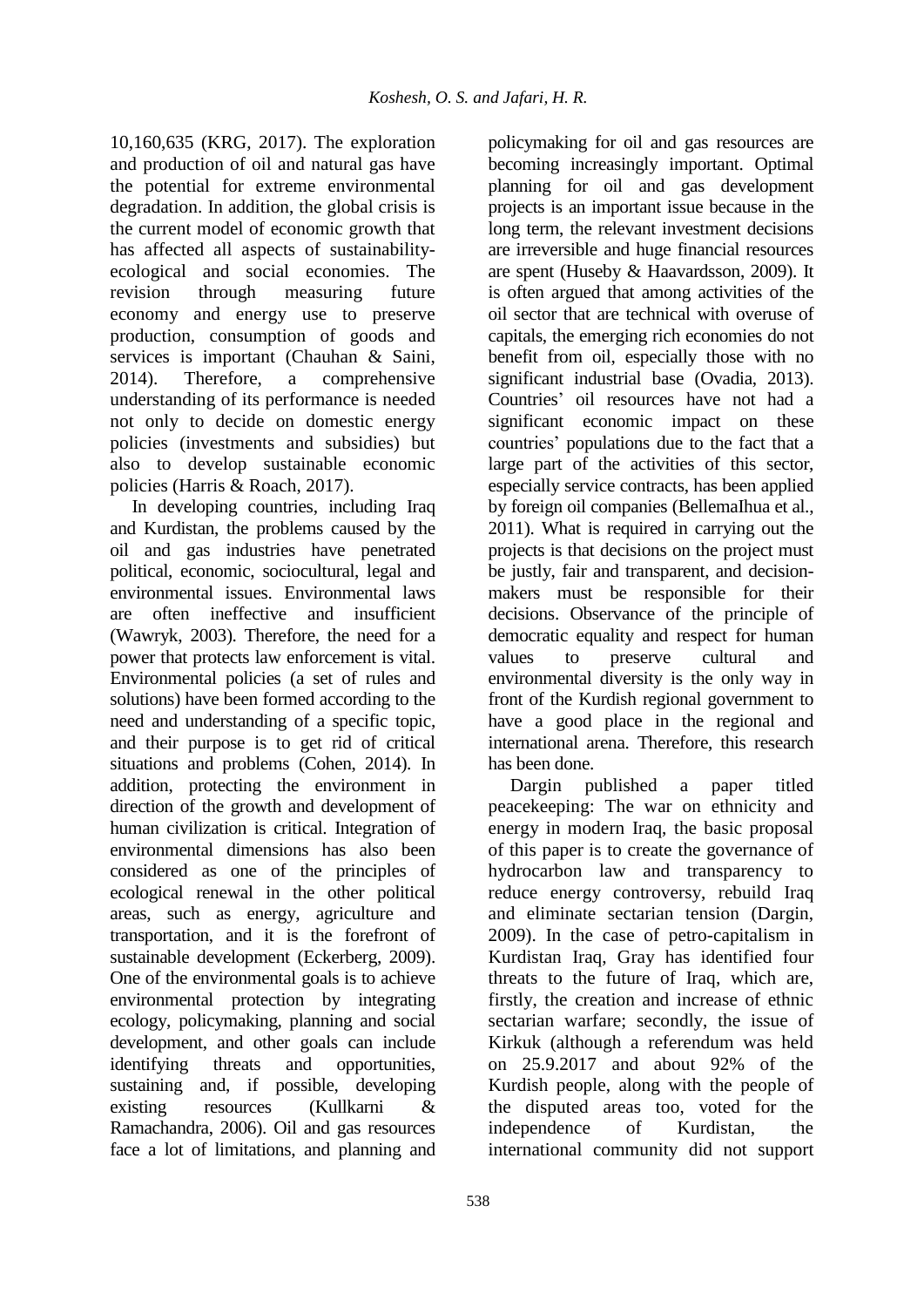the referendum. After the referendum and the martyrdom of several Peshmerga, and the vagrancy of more than 220,000 people, the Iraqi Army and the Hashd al Shaabi entered Kirkuk); thirdly, the failure of Iraqi politicians to implement the comprehensive hydrocarbon law; fourthly, the establishment of a strong religious government (Chase, 2012). Al Fadel et al. conducted research in the Middle East and North Africa region using the SWOT analysis method. They stated that the countries of the Middle East and North Africa were developing into effective environmental strategic assessment systems (El Fadel et al., 2013).

Wahab (2015), in his PhD dissertation about oil federalism in Iraq, studied the disaster of resources, support and sustainability networks, and the emergence of ISIS. The results showed that politics in Iraq has worsened the disaster of sources and instability (Wahab, 2015). Al Saleem studied the legal framework for the sustainable development of Iraq's oil and gas, especially the Kurdistan region, underlining the Declaration of Delhi. The social and economic gap at the local and international levels is the root cause of the problems in Iraq, causing sectarian and ethnic conflicts (Al saleem, 2015). Aresti investigated Iraq's oil and gas revenue division, and discovered the transfer of oil and natural gas to the Kurdistan region, the petrodollar issue and the rural development program (Aresti, 2016). Sovacool conducted a study on coping with corruption, energy justice, natural resource funds and São Tomé e Príncipe oil revenue management law. The results showed that minimizing corruption and exploitation was often linked to the exploration and production of oil. It must be ensured that energy revenues are used for the benefit of the general public (Sovacool, 2016). Fozer et al., in a paper using PESTLE and multicriteria decision analysis, reviewed the life cycle and carbon storage alternatives. The

results showed that the recovery of CCS technology attraction is more favorable than uncontrolled carbon emissions (Fozer et al, 2017).

The present study regarding environmental policy of oil and gas industries, and sustainable development, identified and evaluated the effective political, economic, socio-cultural, technological, legal and environmental components and subcomponents (there were 68 subcomponents). In this regard, FDEMATEL, FANP, SPACE, SWOT, PESTLE as well as VENSIM software were used.

# **MATERIALS AND METHODS**

The geography of the Kurdish region includes the north and northeastern part of Iraq, with coordinates  $36 \degree 11'$ N 44  $\degree 00'$ E. This region includes a joint border with eastern Iran, northern Turkey, western Syria, and other parts of southern Iraq. The Kurdistan region has an area of  $90,000$  km<sup>2</sup> and according to the 2014 estimates, Kurdistan Region population was 5,122,747 individuals (KRSO and SCO, 2018). Iraqi Kurdistan has been divided among six provinces; the Kurdistan Regional Government is dominant on the four provinces of Erbil, Sulaymaniyah, Dahuk, Halabja and parts of the provinces of Ninewa, Diyala and Kirkuk (Fig. 1).

PESTLE analytical techniques have been used to develop the conceptual framework of the environmental policy of the oil and gas industry and to achieve the goals of sustainable development. Relationships and the impact of the variables are presented by the VENSIM software as shown in Figure 4.

Analytical technique refers to the first source used by Francis G Aguilar, who was the first person in 1967 to use the term for the scanning tools and techniques of the work environment. PESTLE includes political, economic, social, cultural, technological, legal and environmental factors (Johnson et al., 2008).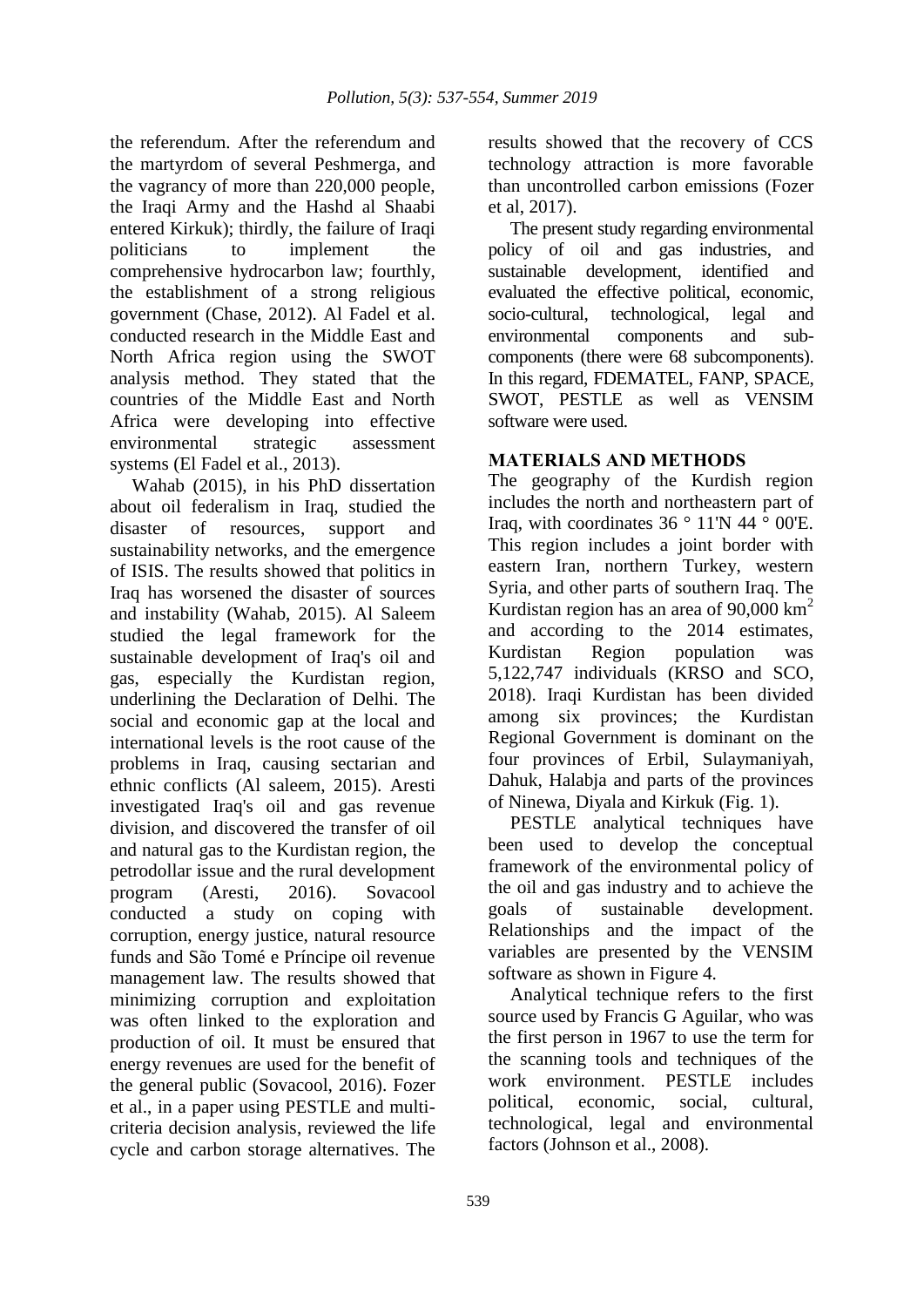

**Fig. 1. Political map of the Kurdistan Region (Chapman, 2009).**



**Fig. 2. Discoveries and development oilfields in Kurdistan Region**



**Fig. 3. Licenses and energy infrastructures in Kurdistan region (KRG, 2013).**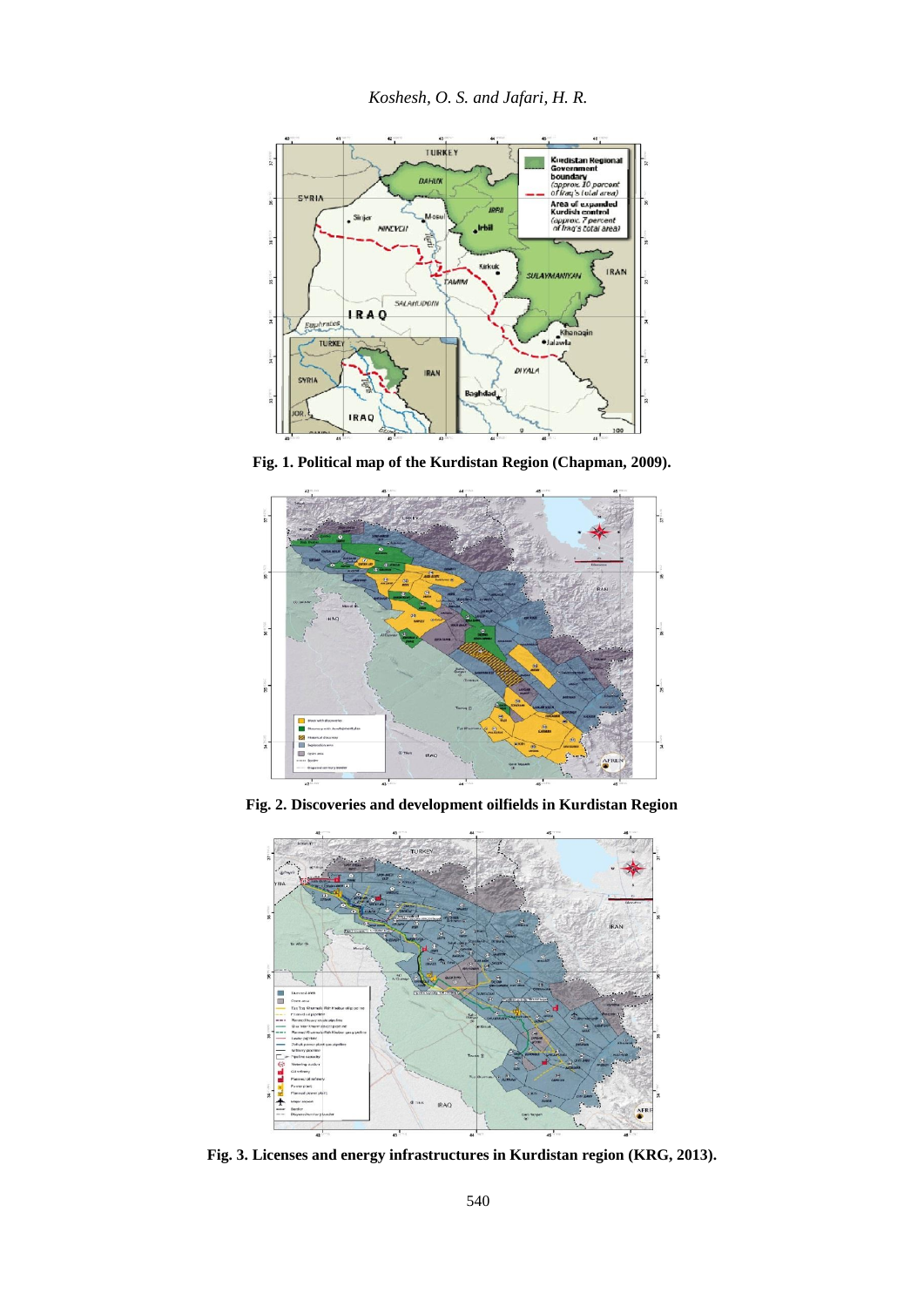

**Fig. 5. Components and sub-components (source: Author).**

The SWOT technique was first introduced in 1950 by two graduates from Harvard Business School, named George Albert Smith and Roland Christensen (Duarte et al, 2006). Internal and external factors in the SWOT analysis are

abbreviations of the following words: strengths, weaknesses, opportunities and threats (Griffin, 2013). Internal and external factors are identified and weighed by experts, as shown in tables 1 and 2.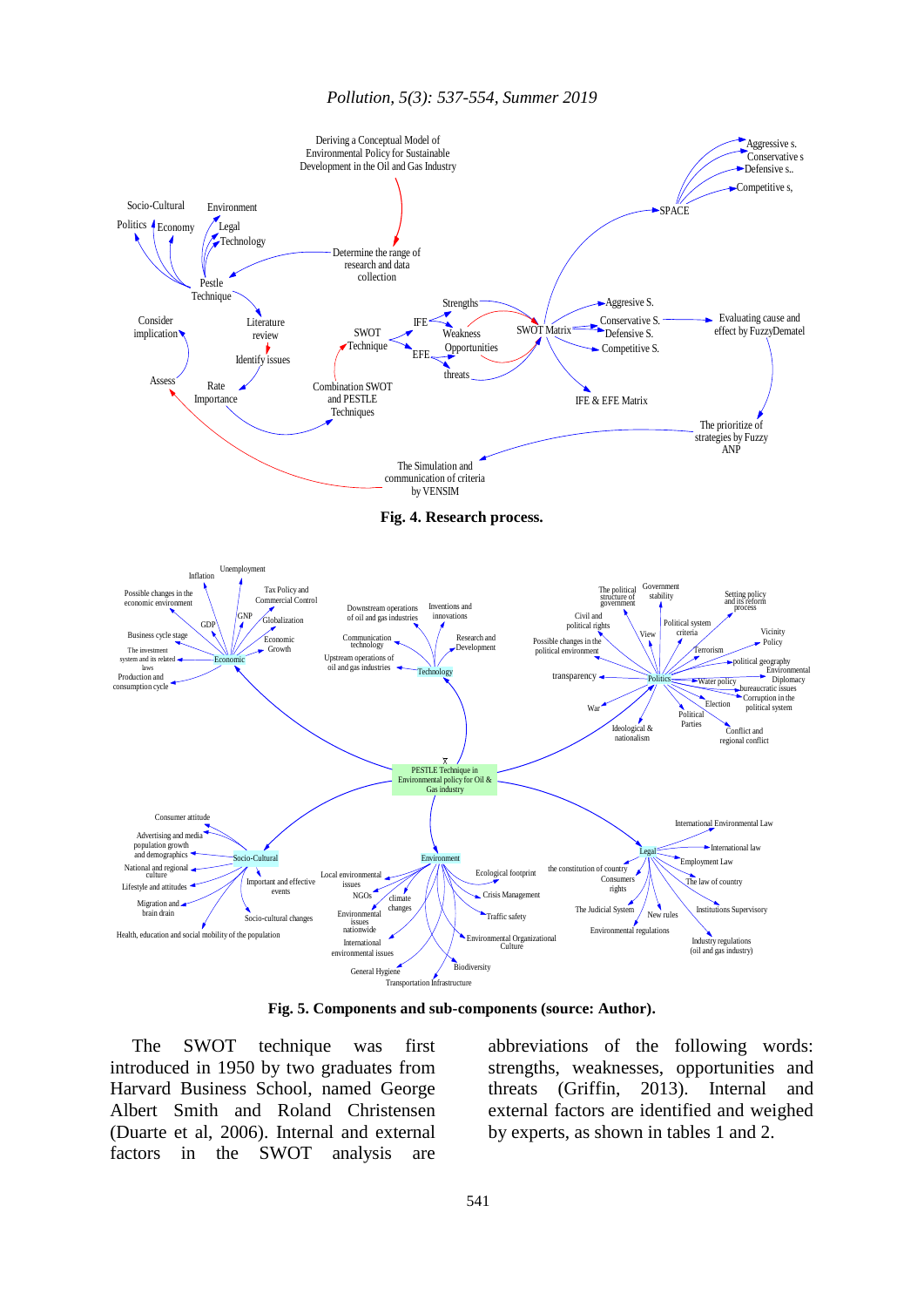### *Koshesh, O. S. and Jafari, H. R.*

| <b>Row</b> | <b>Strengths and weaknesses</b>                                                                                                     | Weight       | <b>Score</b>   | Weighted<br>score |
|------------|-------------------------------------------------------------------------------------------------------------------------------------|--------------|----------------|-------------------|
| 1          | Existence of oil and gas resources in the region                                                                                    | 0.09         | $\overline{4}$ | 0.36              |
| 2          | Democracy and the preservation of civil and political rights                                                                        | 0.07         | $\overline{4}$ | 0.28              |
| 3          | Economic flourish and growth of GNP and GDP                                                                                         | 0.06         | 4              | 0.24              |
| 4          | Weakness in strategic planning and macro policymaking                                                                               | 0.04         | 4              | 0.16              |
| 5          | Lack of a solid and robust management system in line with<br>financial transparency and contracts                                   | 0.05         | 3              | 0.15              |
| 6          | The inefficiency of the tax and customs system                                                                                      | 0.04         | 3              | 0.12              |
| 7          | Existence of enough water supplies for use in the oil and gas<br>industries                                                         | 0.03         | $\overline{4}$ | 0.12              |
| 8          | Lack of oil and gas infrastructures (petrochemicals, refineries,<br>downstream industries, exhaustion, and maintenance)             | 0.05         | $\overline{2}$ | 0.1               |
| 9          | of<br>communications<br>Relative<br>upgrade<br>technology<br>and<br>infrastructures                                                 | 0.03         | 3              | 0.09              |
| 10         | Lack of coordination among supply and demand and domestic<br>needs                                                                  | 0.03         | 3              | 0.09              |
| 11         | Higher education policy and student education in the universities<br>and scientific centers of the developed countries in the world |              | 3              | 0.09              |
| 12         | Promotion of cultural and social infrastructures                                                                                    | 0.04         | $\overline{2}$ | 0.08              |
| 13         | Lack of transparency in finance and contracts                                                                                       | 0.07         | $\mathbf{1}$   | 0.07              |
| 14         | The legal gap in the administration of national affairs, especially<br>in the oil and gas area                                      | 0.06         | 1              | 0.06              |
| 15         | Lack of professional manpower and HSE culture                                                                                       | 0.03         | $\overline{2}$ | 0.06              |
| 16         | Low inflation rate (at zero level)                                                                                                  | 0.06         | $\mathbf{1}$   | 0.06              |
| 17         | The absence of specialized, efficient, domestic private companies                                                                   | 0.03         | 2              | 0.06              |
| 18         | Creating broad employment                                                                                                           | 0.06         | $\mathbf{1}$   | 0.06              |
| 19         | Poor knowledge and information of employees working in this<br>industry                                                             | 0.05         | $\mathbf{1}$   | 0.05              |
| 20         | Lack of communications and technology infrastructures                                                                               | 0.05         | 1              | 0.05              |
| 21         | Existence of various nongovernmental organizations in the field<br>of environmental protection                                      | 0.03         | $\mathbf{1}$   | 0.03              |
| Total      |                                                                                                                                     | $\mathbf{1}$ |                | 2.38              |

#### **Table 1. Internal factors evaluation matrix (IFE)**

Total weighted score of internal factors  $= 2.38$ 

It suggests that oil and gas industries have more weaknesses than strengths. Regarding this result, it can be seen that the Kurdistan region, despite its rich oil resources, is not economically efficient. This is also due to problems in management and current policies, which have not been able to overcome weaknesses and increase strengths.

This suggests that the environmental policy of the oil and gas industry has more opportunities than threats. Regarding external factors, the Kurdistan Region has more opportunities, which can be taken to further improve the strengths compared to the weaknesses and reduce the number of threats.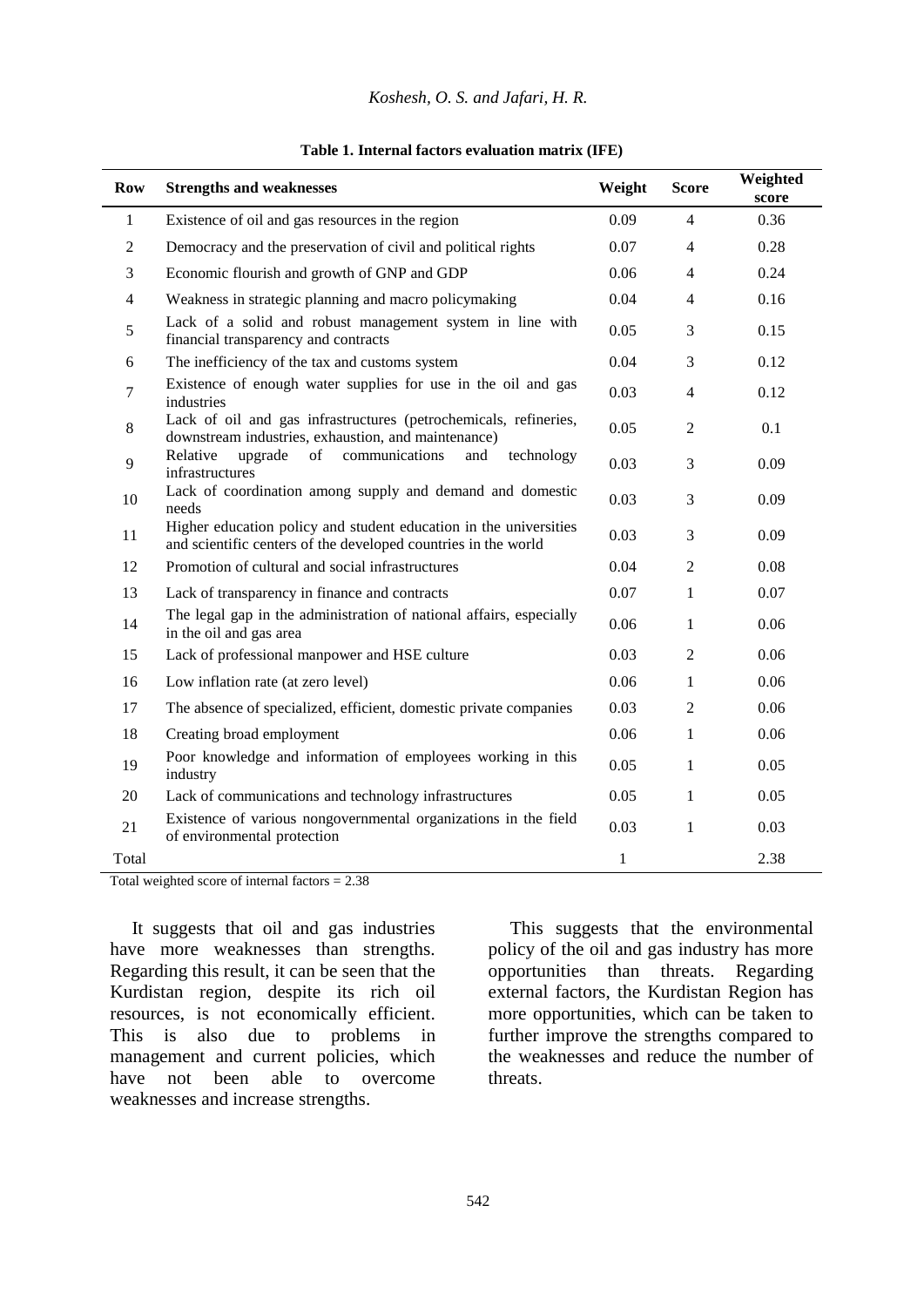# *Pollution, 5(3): 537-554, Summer 2019*

### **Table 2. External factors evaluation matrix (EFE)**

| Row                     | <b>Threats and opportunities</b>                                                                                            | Weight       | <b>Score</b>                | Weighted<br>score |
|-------------------------|-----------------------------------------------------------------------------------------------------------------------------|--------------|-----------------------------|-------------------|
| 1                       | The world's need for energy in the future                                                                                   | 0.05         | $\overline{4}$              | 0.2               |
| $\overline{\mathbf{c}}$ | Not having political boundaries and connecting to the free waters of<br>the world                                           | 0.05         | $\overline{4}$              | 0.2               |
| 3                       | Financial and administrative corruption                                                                                     | 0.04         | $\overline{4}$              | 0.16              |
| 4                       | Security problems                                                                                                           | 0.02         | 3                           | 0.06              |
| 5                       | Integration of protection and development                                                                                   | 0.04         | $\overline{4}$              | 0.16              |
| 6                       | Investment problems                                                                                                         | 0.02         | $\overline{2}$              | 0.04              |
| 7                       | Risk of estimating available reserves                                                                                       | 0.02         | $\overline{2}$              | 0.04              |
| 8                       | Lack of optimal use and low efficiency of energy                                                                            | 0.02         | $\overline{2}$              | 0.04              |
| 9                       | Regional and foreign political threats                                                                                      | 0.03         | $\sqrt{2}$                  | 0.06              |
| 10                      | Lack of coordination among governmental organs                                                                              | 0.02         | 3                           | 0.06              |
| 11                      | Overuse of existing reserves                                                                                                | 0.04         | $\sqrt{2}$                  | 0.08              |
| 12                      | Low awareness of the environment                                                                                            | 0.02         | $\overline{2}$              | 0.04              |
| 13                      | Natural and accidental disasters                                                                                            | 0.02         | $\overline{2}$              | 0.04              |
| 14                      | Instability in international oil and gas markets (prices)                                                                   | 0.02         | 2                           | 0.04              |
| 15                      | Political problems and barriers between the central government and<br>the regional one                                      | 0.03         | $\overline{2}$              | 0.06              |
| 16                      | Change of consumption patterns                                                                                              | 0.03         | $\overline{2}$              | 0.06              |
| 17                      | Construction of oil and gas transmission lines from different                                                               | 0.04         | $\overline{4}$              | 0.16              |
|                         | countries (Iraq, Iran, Syria, and Turkey)                                                                                   |              |                             |                   |
| 18                      | The support and investment of the global banks in the region                                                                | 0.03         | 4                           | 0.12              |
| 19                      | The investment of large foreign companies in the oil and gas<br>industry of the region                                      | 0.02         | 4                           | 0.08              |
| 20                      | The improvement of good political and business relations with the<br>countries of the region and the world                  | 0.02         | $\overline{4}$              | 0.08              |
| 21                      | The presence of embassies and consulates in different countries of<br>the world                                             | 0.03         | $\overline{4}$              | 0.12              |
| 22                      | Development of the infrastructures of oil and gas industries and their<br>downstream industries                             | 0.02         | 4                           | 0.08              |
| 23                      | Social and cultural problems (ethnic wars)                                                                                  | 0.03         | 4                           | 0.12              |
| 24                      | Creation and development of research centers                                                                                | 0.03         | $\overline{4}$              | 0.12              |
|                         | The existence of good communication and media infrastructures                                                               |              |                             |                   |
| 25                      | both nationally and internationally                                                                                         | 0.02         | 3                           | 0.06              |
| 26                      | Providing investment opportunities for large, foreign financial<br>companies                                                | 0.02         | $\overline{4}$              | 0.08              |
| 27                      | The existence of good conditions for the development and<br>implementation of national and international environmental laws |              | $\overline{4}$              | 0.08              |
| 28                      | Activities of international environmental organizations                                                                     | 0.01         | $\mathfrak{Z}$              | 0.03              |
| 29                      | The activities of human rights and international organizations                                                              | 0.01         | 3                           | 0.03              |
| 30                      | Representation of the Kurdistan Regional Government in different                                                            | 0.01         | 3                           | 0.03              |
|                         | countries of the world                                                                                                      |              |                             |                   |
| 31                      | Population growth (young population)                                                                                        | 0.02         | $\ensuremath{\mathfrak{Z}}$ | 0.06              |
| 32                      | Investing in collecting gases that burn in flares                                                                           | 0.02         | 3                           | 0.06              |
| 33                      | Achieving energy security                                                                                                   | 0.03         | 4                           | 0.12              |
| 34                      | Investments in different sectors can be made using part of the oil<br>revenue.                                              | 0.02         | $\overline{4}$              | 0.08              |
|                         | Achieving the principles of democracy and creating a credible                                                               |              |                             |                   |
| 35                      | global economic system                                                                                                      | 0.04         | $\overline{4}$              | 0.16              |
| 36                      | Improvement and development of technology and communications                                                                |              | 3                           | 0.06              |
| 37                      | Provision of a transparency system in contracts and management of<br>oil and gas finance                                    |              | $\overline{4}$              | 0.08              |
| 38                      | Urban and rural planning and development                                                                                    |              | 3                           | 0.03              |
| 39                      | Creating data collection system                                                                                             | 0.01<br>0.01 | $\mathfrak{Z}$              | 0.03              |
| 40                      | Planning and improving cultural conditions                                                                                  | 0.01         | $\mathfrak{Z}$              | 0.03              |
| 41                      | Diversification of energy sources                                                                                           | 0.01         | 3                           | 0.03              |
| 42                      | Cultural problems of society                                                                                                | 0.01         | 3                           | 0.03              |
| Total                   |                                                                                                                             | 1            |                             | 3.3               |

The total weighted score of External Factors (EFE)  $= 3.3$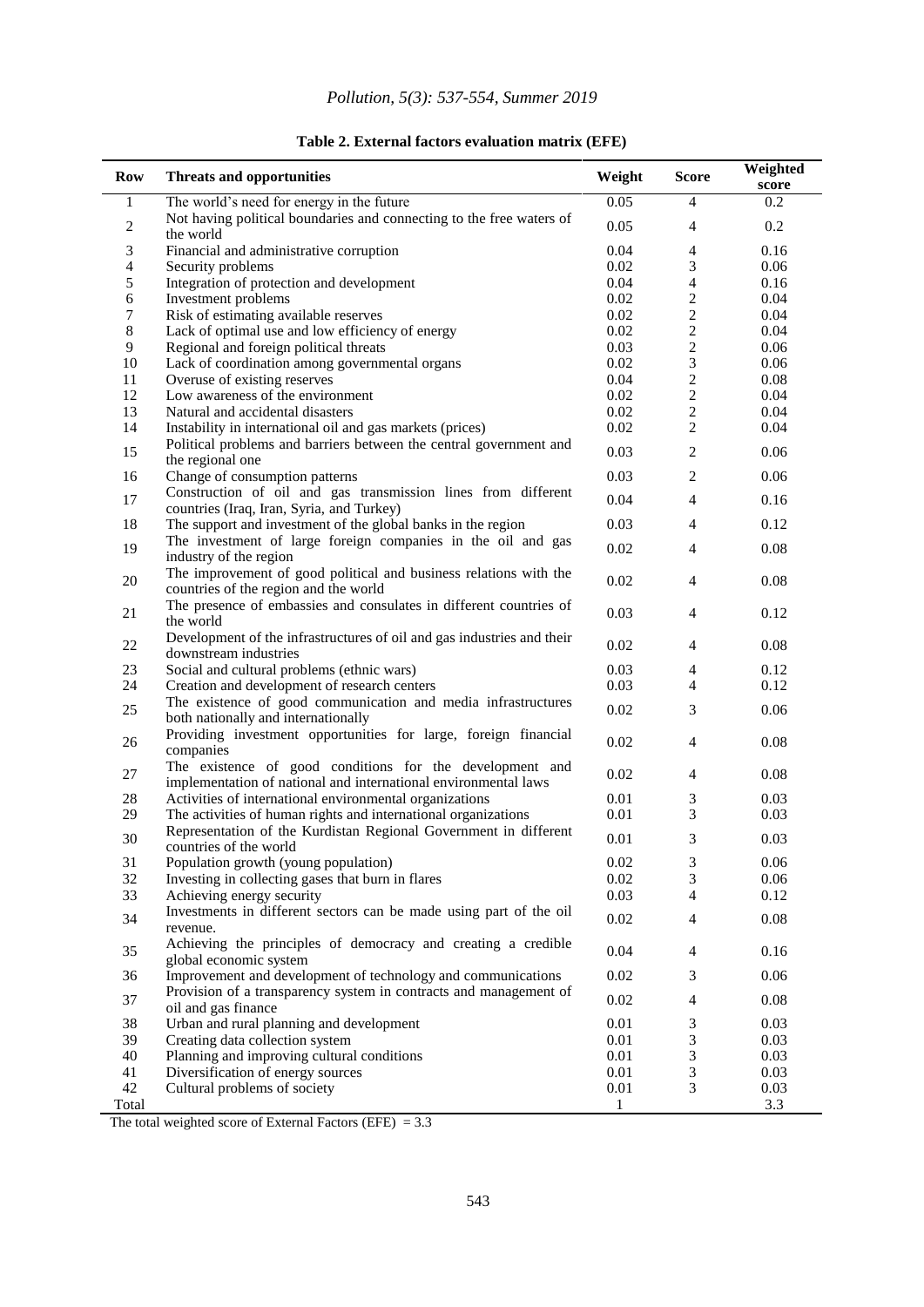Strategic position evaluation matrix of the internal and external factors of environmental policy in the oil and gas industries was used. The results indicated that the strategic situation of the oil and gas industries in the Kurdistan region with the approach of environmental policy to achieve sustainable development has been placed in the conservative strategies section (dominance of opportunities over threats and weaknesses over strengths) below as shown in Figure 6.

SPACE is a special technique to evaluate specific strategies. This matrix is used to compare internal and external factors of the company and includes two internal dimensions of financial strength (FS) and competitive advantage (CA) and two external dimensions of environmental stability (ES) and industrial strength (IS) (Gurbuz, 2013).The Following results were obtained after being scored by experts. as shown in Figure 7.

Total scores of financial strength factors  $= 2.62$ 

Total scores of competitive advantage factors  $= -1.8$ 

Total scores of environmental stability factors  $= -3.95$ 

Total scores of industrial strength factors  $= 4.21$ 

The results of axes X and Y are: the sum of data on the horizontal axis (CA-IS)  $=2.41$ 

Total data on the vertical axis (ES-FS)= -1.33







**Fig. 7. Assessing the position and environmental policy strategic action in SPACE**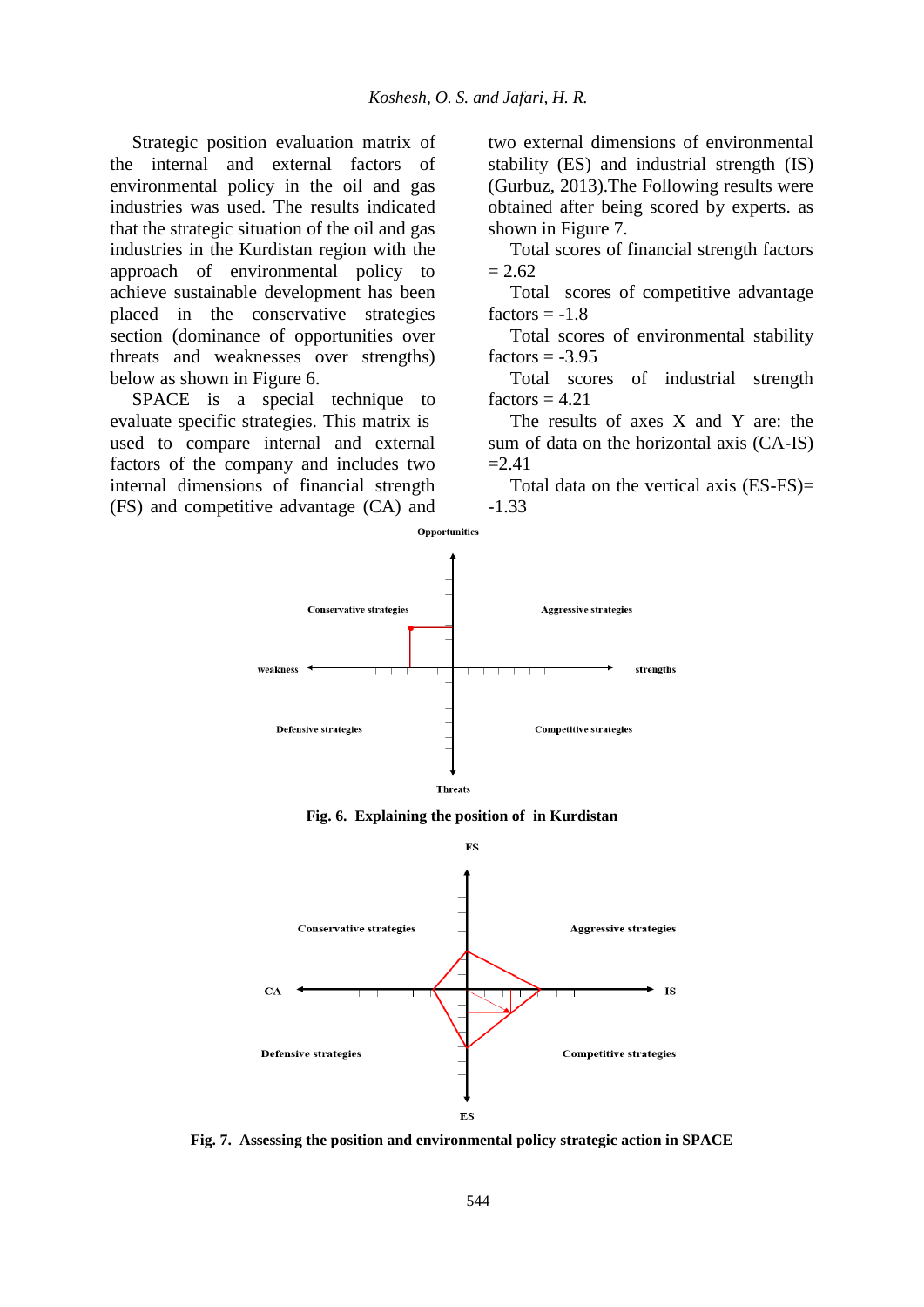**Table 3. SWOT matrix for the purpose of integrating the factors and strategic action of environmental policies in the oil and gas industries of the Kurdistan region**

| I & E<br>factors   | Strengths (S)                                                                                                                                                                                                                                                                                                                                                                                                                                                                                                                                                                                                                                                                                                                                                                                                                                                                                                                                                                                                                                                                                                                                                                                                                                                                                                                                                                                                                                                                                                                                                                             | <b>Weaknesses (W)</b>                                                                                                                                                                                                                                                                                                                                                                                                                                                                                                                                                                                                                                                                                                                                                                                                                                                                                                                                                                                                                                                                                                                  |
|--------------------|-------------------------------------------------------------------------------------------------------------------------------------------------------------------------------------------------------------------------------------------------------------------------------------------------------------------------------------------------------------------------------------------------------------------------------------------------------------------------------------------------------------------------------------------------------------------------------------------------------------------------------------------------------------------------------------------------------------------------------------------------------------------------------------------------------------------------------------------------------------------------------------------------------------------------------------------------------------------------------------------------------------------------------------------------------------------------------------------------------------------------------------------------------------------------------------------------------------------------------------------------------------------------------------------------------------------------------------------------------------------------------------------------------------------------------------------------------------------------------------------------------------------------------------------------------------------------------------------|----------------------------------------------------------------------------------------------------------------------------------------------------------------------------------------------------------------------------------------------------------------------------------------------------------------------------------------------------------------------------------------------------------------------------------------------------------------------------------------------------------------------------------------------------------------------------------------------------------------------------------------------------------------------------------------------------------------------------------------------------------------------------------------------------------------------------------------------------------------------------------------------------------------------------------------------------------------------------------------------------------------------------------------------------------------------------------------------------------------------------------------|
| Opportunities      | <b>Strength *Opportunity Strategies</b><br>SO1- The developmental policy of oil and gas reserves to meet<br>energy needs in the world.<br>SO2- Use of international loans and supports to develop job<br>creation and economic prosperity.<br>SO3- Improvement of the tax structure and provision of more<br>facilities for foreign companies' activities and attraction of<br>other companies.<br>SO4- Using the embassy and consulate of various countries in<br>the Kurdistan Region to promote democracy as well as civil<br>and political rights.<br>SO5- Development of research infrastructures in oil and gas<br>industries for sustainable development.<br>domestic<br>$SO6-$<br>Effective use<br>of<br>and<br>international<br>communication and media infrastructure to promote cultural<br>and social infrastructures.<br>SO7- Use of support from international environmental<br>organizations to establish and strengthen environmental and<br>public non governmental organizations.<br>SO8- The use of the activities of human rights organizations<br>and international transparency in the field of social justice and<br>the establishment of the principles of democracy.<br>SO9- Teaching and training specialized people from the young<br>population and their application in the development of the<br>country and the oil and gas industry.<br>SO10- Investment in collecting gases which burn in flares and<br>prevention of the waste of milliards of dollars per year.<br>SO11- Providing energy supply security, competition and<br>environmental protection | Weakness *Opportunity Strategies<br>Application of human rights<br>WO1-<br>and<br>international transparency to counteract financial and<br>administrative corruption in the oil and gas<br>industries.<br>WO2- Development of management infrastructures<br>to create and strengthen a management system in the<br>oil and gas industry.<br>WO3- Financial supportive policies in the oil and<br>gas industry in line with increasing professional and<br>specialized manpower, as well as the efficiency of<br>domestic and foreign private companies.<br>WO4- Planning the development, approval and<br>establishment of a health, safety and environment<br>management system in the oil and gas industries.<br>WO5- Developing a strategic plan for the<br>recognition and development of energy resources<br>(renewable and non renewable energy).<br>WO6- The use of external facilities to advance the<br>technology and communications infrastructure in the<br>oil and gas industry.<br>WO7- Developing precise tax and customs policies<br>in the oil and gas industry to improve the efficiency<br>of the economic system. |
| ats $(T)$<br>Threa | Strength*Threat Strategies<br>ST1- Developing special and general stock allocation strategies<br>for stakeholders of the oil and gas industries. Establishing<br>economic and social justice to address investment challenges<br>and resolve security problems.<br>ST2- Applying the oil and gas industry and environmental<br>diplomacy to improve regional and international relations and<br>eliminate regional bans and threats.<br>ST3- Establishment of the principles of democracy, civil and<br>political rights and social justice to resolve cultural and social<br>problems. Use of the principles of diplomacy, international<br>image, traditional, cultural and religious interactions in the<br>direction of detente and the removal of political barriers<br>between the Kurdistan Region Government and the federal<br>government.<br>ST4- Codification of extremely flexible strategies to reduce<br>vulnerability from price instability in international oil and gas<br>markets.<br>ST5- Promoting the technology and communications<br>infrastructure to establish coordination among governmental<br>organs at different levels.                                                                                                                                                                                                                                                                                                                                                                                                                                    | Weaknesses*Threat Strategies<br>WT1- Development of downstream industries in<br>refineries and petrochemicals to meet domestic<br>needs and export of oil and gas products and adjust<br>internal supply and demand.<br>WT2- Planning and policymaking of energy<br>resources development to achieve energy security<br>and reduce dependence.<br>WT3- Establishing appropriate economic and<br>business relations with neighboring countries to<br>transfer oil and gas resources to global markets.<br>WT4- Formulation and approval of the legal<br>frameworks (laws, regulations, guidelines) by<br>applying international law and developing national<br>environmental laws to eliminate the existing legal<br>gap.<br>WT5- Developing strategy and transparency control<br>in finance and contracts to cope with corruption in<br>the oil and gas industry.<br>T6- Developing a strategic management and<br>environmental macro policymaking program at<br>various levels of education, culture and society to<br>confront financial and administrative corruption.                                                              |

The environmental policy strategy in the oil and gas industry for sustainable development has been in a competitive position in accordance with the above diagram. This means that the environment is

unstable and financially weak, as well as highly tensional and competitively strong. The essential point of the strategy in this section is to gain financial strengths to compensate the instability of the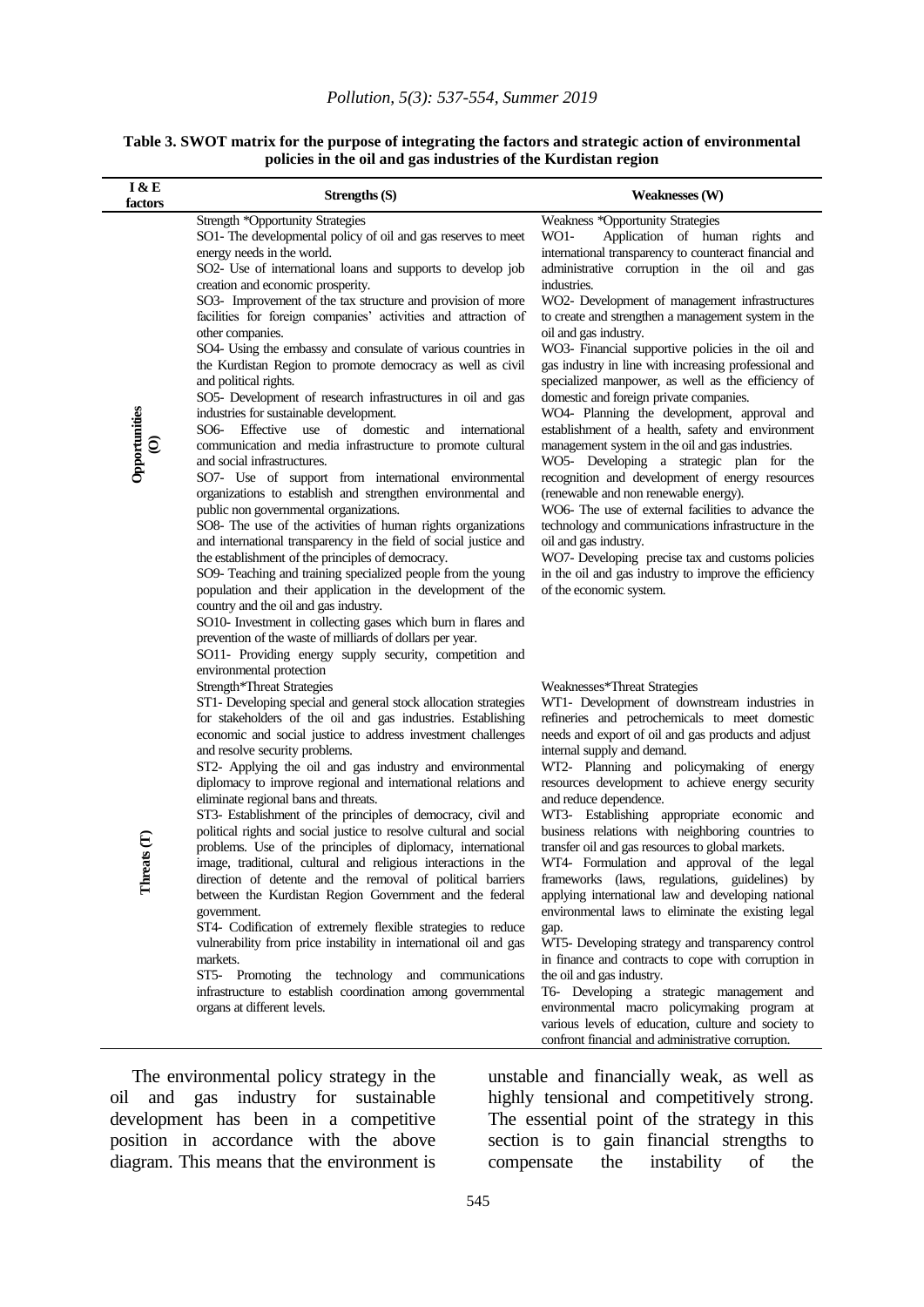environment to take aggressive strategies from now on. A competitive strategy approach is suggested when the industry has got good points in the areas of Industrial strength (IS) competitive advantage (CA) SPACE matrix but has failed in financial strength (FS) and environmental stability (ES) (Rows et al., 1982).

Integrating strategic factors together with the formulation and presentation of specific strategies for environmental policy in the oil and gas industry. After identifying external and internal factors, the factors were evaluated. At this stage, key and effective factors were identified and the strategies were proposed and selected (Fred & Forest, 2016). This was done using the "Opportunities, Threats, Strengths and Weaknesses Matrix" which can be called Strategic Factors Matrix. In implementing this matrix, after listing each of the four strategic factors, the strategies are derived from the intersection of each of them (Yüksel & Dağdeviren, 2007).

Due to the large number of strategies provided, all Selected Environmental strategies in the oil and gas industries of the Kurdistan Region were presented in fifteen categories called the Fifteen Strategies. The Fifteen Strategies are:

S1. Reforming the tax structure and providing more facilities for foreign companies and attracting other companies.

S2. The use of the embassy and consulate of various countries in the Kurdistan region to promote democracy and civil and political rights.

S3. The use of the activities of human rights organizations and international transparency in the direction of social justice and the establishment of the principles of democracy.

S4. Teaching and training specialized human resources (the young population) and their application in establishing coherent management and development of the oil and gas industry to meet the domestic needs and export of oil and gas products.

S5. Financial supportive policies in the oil and gas industries to increase the professional and specialized human resource as well as the efficiency of domestic and foreign private companies.

S6. Planning the development, approval and establishment of a health, safety and environment management system in the oil and gas industries.

S7. Development and establishment of a strategic plan for recognition and development of energy resources (renewable and nonrenewable energies) to ensure the security of domestic energy supply (in light of fluctuations in oil and gas markets) and meet the energy needs in the world.

S8. The use of the oil and gas industry and environmental diplomacy to improve regional and international relations and eliminate regional bans and threats.

S9. The use of the principles of diplomacy, international image, traditional, cultural and religious interactions in the direction of detente and the removal of political barriers between the Kurdistan Region Government and the federal government.

S10. Development of research infrastructures and the use of external facilities to create and improve the communications and technology infrastructure in the development of the oil and gas industry, and to solve environmental and sociocultural issues.

S11. The establishment of the principles of democracy, civil and political rights and social justice through the use of domestic and international communication and media infrastructures to resolve cultural and social problems.

S12. Planning and policy development of energy resources to achieve energy security and reduce dependence.

S13. Planning and approval of the legal framework (laws, regulations, guidelines) by applying international law and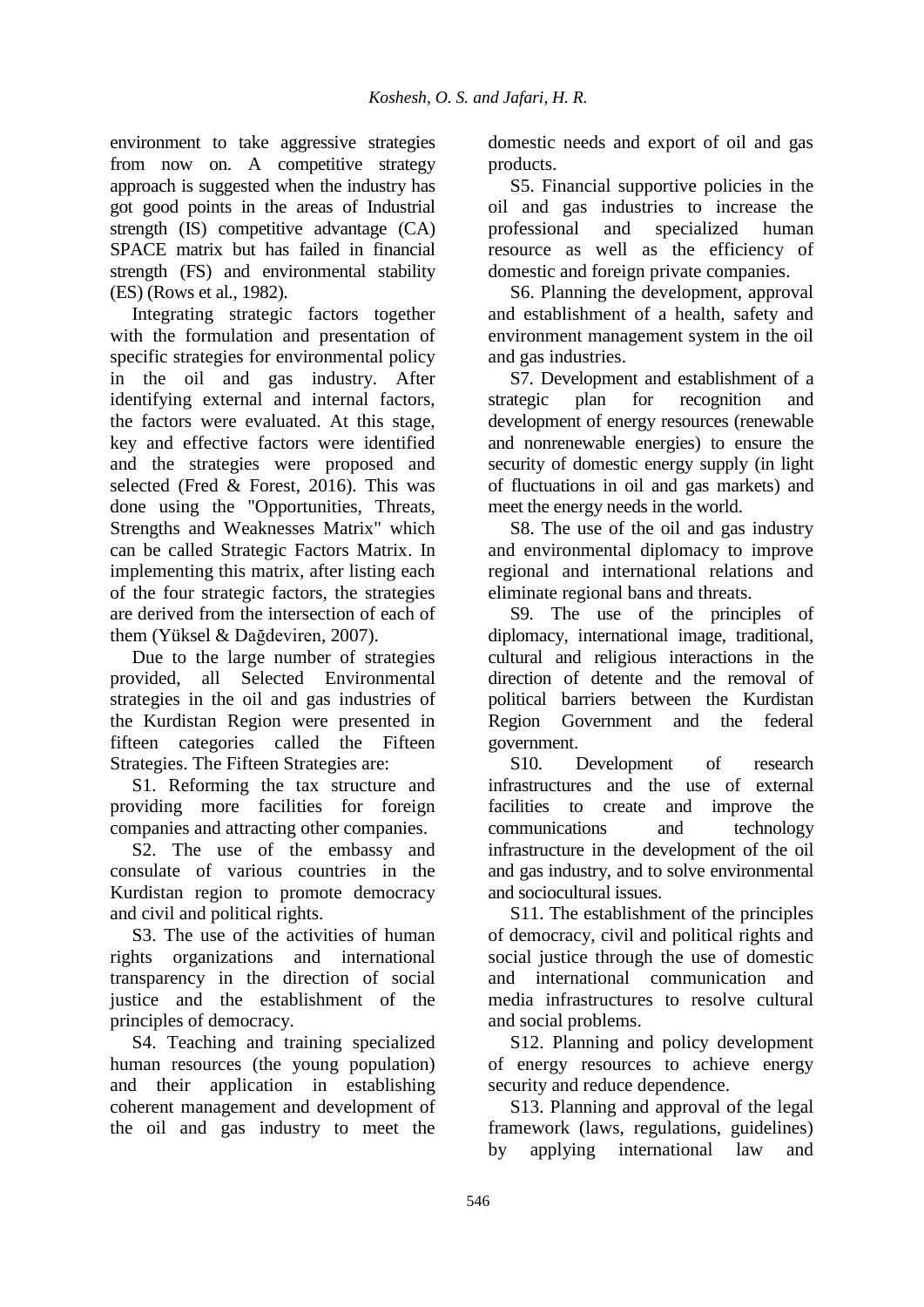developing national environmental laws to eliminate existing legal gaps.

S14. Developing macro policymaking and transparency control through the application of human rights and international organizations in finance and contracts to confront and deal with corruption.

S15. The use of international financial support, precise tax and customs policies, the establishment of appropriate economic and business relations with neighboring countries, the supervision of NGOs, and stakeholder stock allocation strategies for economic development and financial system efficiency. Then, using FDEMATEL, the cause and effect graph of the components was determined.

Decision-making Trial and Evaluation Laboratory (DEMATEL) was designed by the Battele Memorial Institute between 1972 and 1976 to investigate and solve complex problems(Shieh et al., 2010). This technique helps to build a structural model and embody the model's relation by providing a cause and effect diagram(Fontela & Gabus, 1976). Given the ambiguity and uncertainty of decision makers' judgment to compare elements, fuzzy logic can be used (Wu, 2012). Fuzzy logic was first introduced in 1965 by Professor Lotfizadeh. Essentially, this technique is based on the theory of graph, which allows the investigation and description of problems to be embodied (Lin, 2013).

To examine the criteria, the opinions experts were used and the calculation of mean paired comparison, normalization, as well as the preparation of the relationship matrix were done using the fuzzy method. Finally, the significance of the indicators was determined using these formulas  $(D_i + R_i)$  and the effectiveness of criteria  $(D_i - R_i)$ . If  $D_i - R_i > 0$ , the relevant criterion will be effective, and if  $D_i - R_i$  , the criterion will be impressible. As shown in table 1-4, the significance and effectiveness of components have been shown 4.

| <b>Components</b> | $\widetilde{D}_i + \widetilde{R}_i$ | $-\widetilde{R}_{i}$   | $(D_i + R_i)$ def | $(D_i - R_i)$ def |
|-------------------|-------------------------------------|------------------------|-------------------|-------------------|
| Political         | (3.07, 3.22, 9.11)                  | $(-3.43, 0.00, 5.02)$  | 5.13              | 1.59              |
| Economic          | (3.00, 3.09, 9.00)                  | $(-3.86, 0.00, 4.64)$  | 5.02              | 0.78              |
| Socio Cultural    | (2.79, 3.00, 8.70)                  | $(-4.32, 0.00, 4.32)$  | 4.83              | 0.00              |
| Technology        | (2.20, 3.12, 8.55)                  | $(-4.91, -0.08, 4.22)$ | 4.62              | $-0.61$           |
| Environment       | (2.50, 3.26, 8.53)                  | $(-5.38, 0.08, 4.60)$  | 4.76              | $-0.70$           |
| Legal             | (2.70, 3.39, 8.59)                  | $(-5.47, 0.00, 4.48)$  | 4.89              | $-0.99$           |



**Fig. 8. Final results of the significance and effectiveness of components on decision**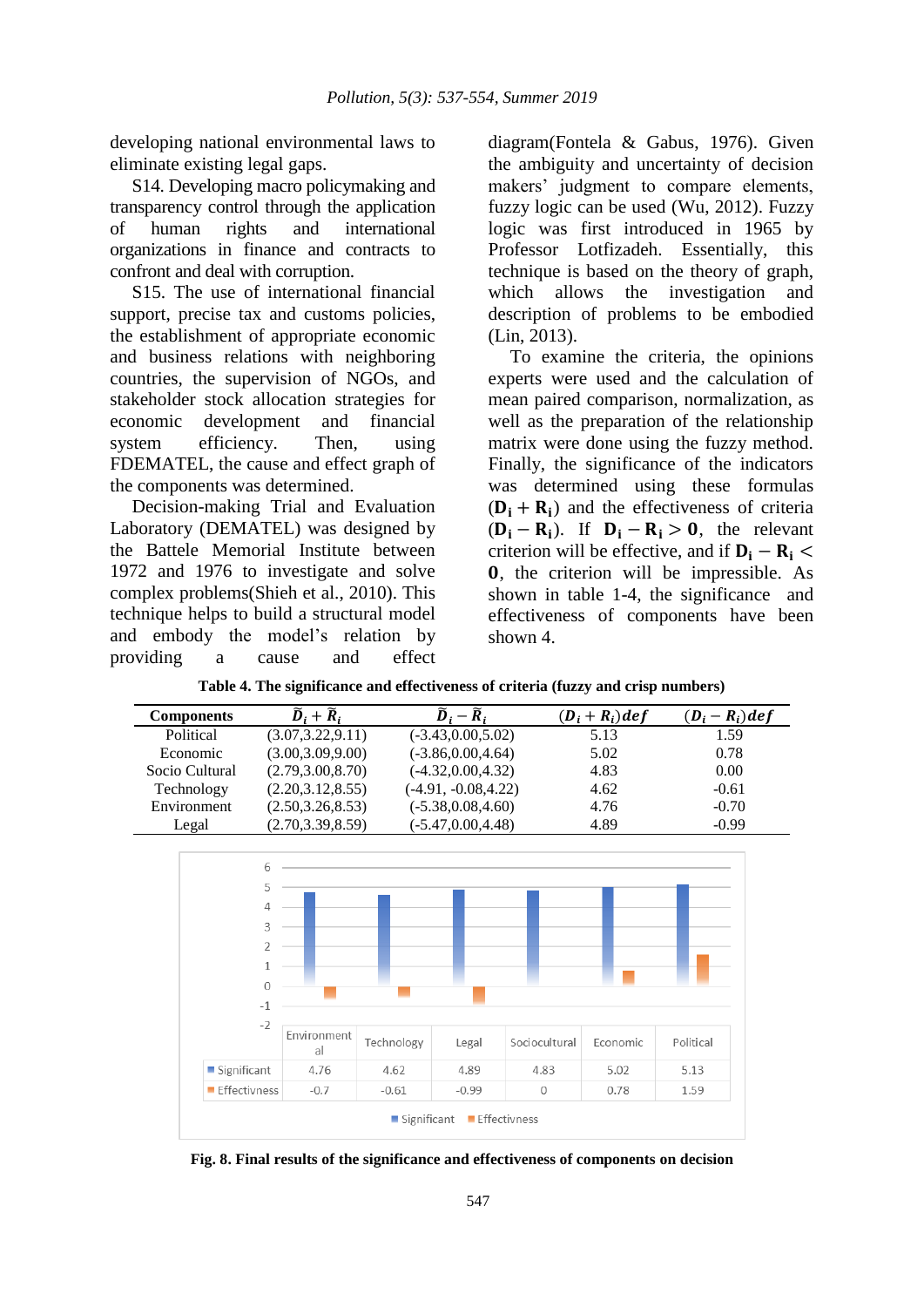To prioritize them, the fuzzy analytic network process (FANP) was used. To achieve the research goal, paired comparison questionnaires were designed and distributed among the experts. Using modified method Semih et al (Önüt et al., 2009), the paired comparison tables were performed and the weights of the components were obtained and prioritized accordingly. Gogus and Boucher's method was used to calculate the compatibility. The final weighted criteria matrix for the environmental policy of the oil and gas industries was obtained as shown in table 5.

According to the fifteen options strategy derived from the analysis of the SWOT matrix, the options are prioritized for the oil and gas industries in the Kurdistan region. The results indicated that the A15 and A14 strategies have been prioritized with scores of 0.143 and 0.120. Also, the A4 and A2 strategies with the lowest scores of 0.66 and 0.05 were placed in the last ranks. This

shows that we have more basic problems and that we should address these problems in the first place, especially political and economic problems that have been more important and effective in the oil and gas industries. As shown in table 6 and figure 9.

According to Table 6, the political criterion with the weight of 0.292 has the highest impact on the current environmental policy design in the oil and gas industry, and then the economic criterion with the weight of 0.264 is in the second place. The results show that the technological and sociocultural criteria with weights of 0.139 and 0.122 have been at the lowest places in terms of effectiveness. The results are consistent with the current status, since the environmental policy of the oil and gas industries has been influenced by political and economic criteria from various dimensions.

Final weights of strategies for oil and gas as shown in below figure 10.

| Row | options         | <b>Strategies fuzzy ultimate</b><br>weight | The definitive weight of<br>strategies | <b>Prioritization based</b><br>on definite weight |
|-----|-----------------|--------------------------------------------|----------------------------------------|---------------------------------------------------|
|     | S <sub>15</sub> | (0.021, 0.109, 0.403)                      | 0.143                                  |                                                   |
| 2   | S <sub>14</sub> | (0.019, 0.094, 0.366)                      | 0.120                                  |                                                   |
| 3   | S <sub>12</sub> | (0.017, 0.085, 0.335)                      | 0.116                                  | 3                                                 |
| 4   | S <sub>13</sub> | (0.017, 0.083, 0.34)                       | 0.115                                  | 4                                                 |
| 5   | S <sup>8</sup>  | (0.015, 0.072, 0.294)                      | 0.099                                  | 5                                                 |
| 6   | S7              | (0.014, 0.068, 0.287)                      | 0.096                                  | 6                                                 |
| 7   | S <sub>11</sub> | (0.014, 0.066, 0.278)                      | 0.093                                  |                                                   |
| 8   | S9              | (0.013, 0.064, 0.276)                      | 0.091                                  | 8                                                 |
| 9   | S <sub>10</sub> | (0.013, 0.062, 0.271)                      | 0.089                                  | 9                                                 |
| 10  | S6              | (0.013, 0.059, 0.256)                      | 0.084                                  | 10                                                |
| 11  | S <sub>1</sub>  | (0.012, 0.059, 0.24)                       | 0.082                                  | 11                                                |
| 12  | S <sub>5</sub>  | (0.011, 0.05, 0.23)                        | 0.073                                  | 12                                                |
| 13  | S <sub>3</sub>  | (0.011, 0.05, 0.221)                       | 0.072                                  | 13                                                |
| 14  | S4              | (0.01, 0.045, 0.207)                       | 0.066                                  | 14                                                |
| 15  | S2              | (0.008, 0.033, 0.159)                      | 0.05                                   | 15                                                |

**Table 5. Final weighted criteria matrix for the environmental policy**

**Table 6. The final weighted criterias matrix for the environmental policy of the oil and gas Industries**

| Row | <b>Components</b> | <b>Final fuzzy weight</b> | Definitive final weight |
|-----|-------------------|---------------------------|-------------------------|
|     | Political         | (0.111, 0.28, 0.525)      | 0.292                   |
| 2   | Economic          | (0.09, 0.248, 0.504)      | 0.264                   |
| 3   | Legal             | (0.051, 0.126, 0.339)     | 0.149                   |
| 4   | Environment       | (0.052, 0.124, 0.333)     | 0.147                   |
| 5   | Technology        | (0.05, 0.119, 0.308)      | 0.139                   |
| 6   | Sociocultural     | (0.04, 0.102, 0.279)      | 0.122                   |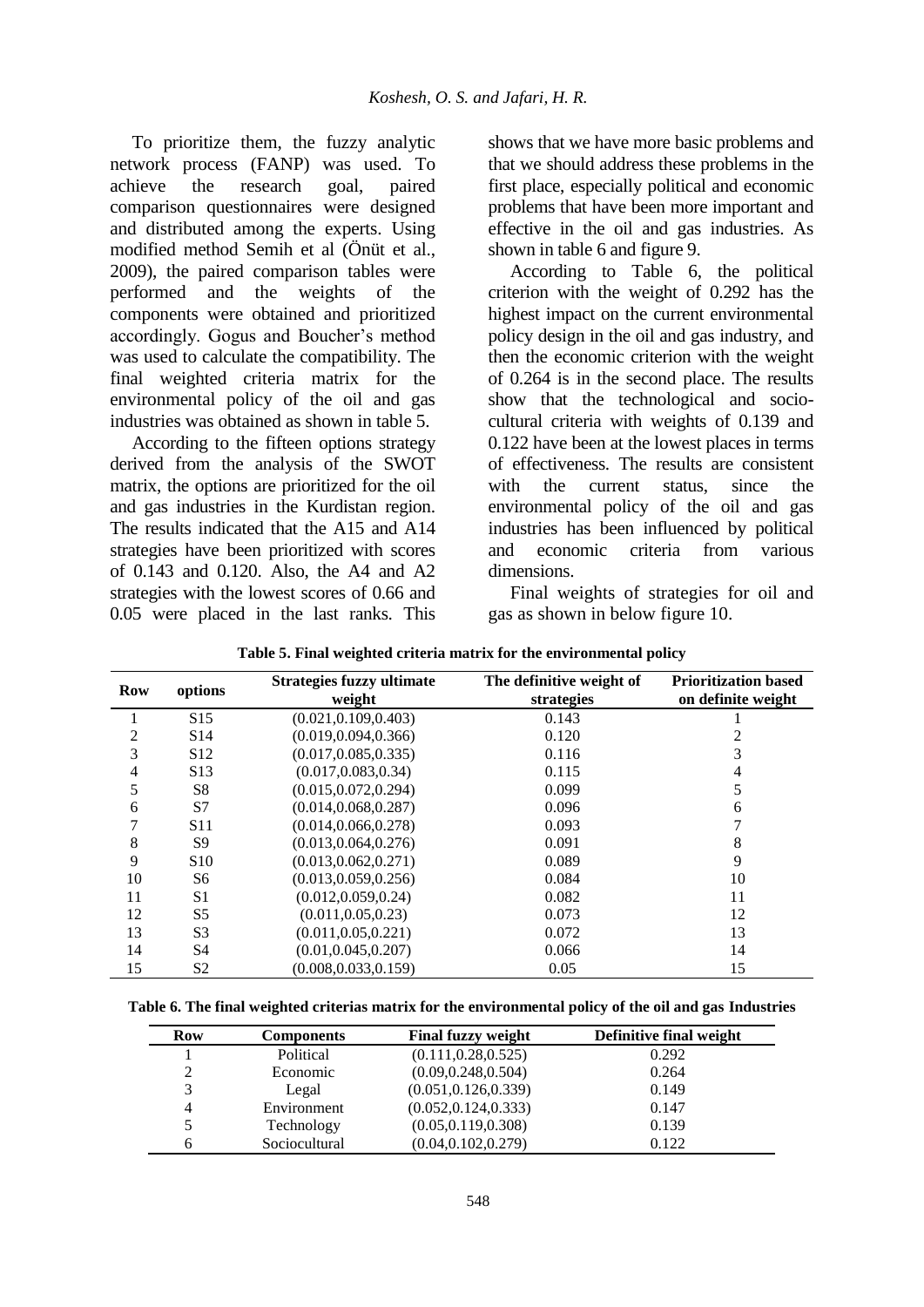### *Pollution, 5(3): 537-554, Summer 2019*



**Fig. 9. Final weights of the criteria for oil and gas**



**Fig. 10. Final weights of options (strategies) for oil and gas.**



**Fig. 11. Structure of components and their relations generated in Vensim**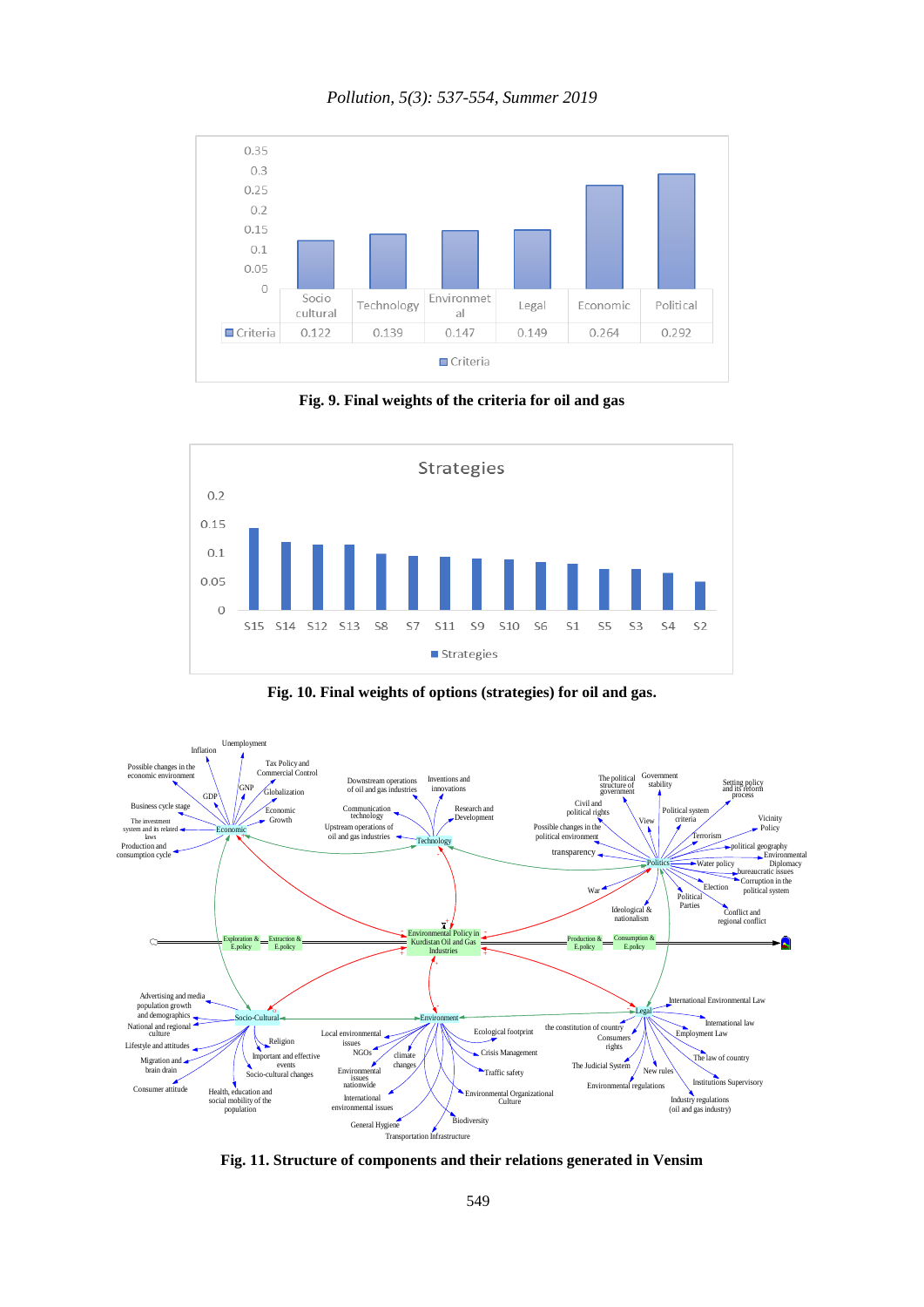The system dynamics approach is a method for analysis, problem solving and system similulation (Barlas, 2009). This technique is a method for analyzing systems and the complex problem with the help of computer simulation (Alessi, 2000). The system dynamics approach was developed in the 1960s by J. Forrester at the University of MIT (Forrester & Forrester, 1971; Forrester,1997).

In the above figure, we have tried to simulate the adequate parameters and their relationships according to the results of the research. In spite of the importance of all the parameters for efficient environmental policy, in terms of the impact of both the political and economic parameters, the sociocultural, environmental, legal, and technological criteria have been negatively affected. In the region of Kurdestan, a holistic view of environmental policy and the development of oil and gas industries in terms of sustainable development along with environmental standards are crucial for the improvement of ecological conditions, economic progress and the sustainability of the policy of human and physical centering.

# **RESULTS AND DISCUSSION**

According to the results of the DIMATEL fuzzy diagram, we will conclude that among political, economic, sociocultural, technological, legal and environmental components, the political and economic components are in the positive area of both axes, which are known as a causal factor relationship regarding relation type and with high effectiveness and importance in terms of intensity. This is due to the political and economic system because the political system in the Kurdistan region and Iraq is heavily dependent on the oil and gas industries, and economically, the oil and gas industries are the only financial backbone for the economy of the country. The significance and effectiveness of the policy and economy play a vital role in the

oil and gas industries and both are the most effective in the development of environmental policies in the oil and gas industries.

The result of the sociocultural component also indicates that the sociocultural component is of great importance, but its effectiveness in the oil and gas industry is completely ineffective and has no role whatsoever. On the one hand, its reason may be due to political system control and a big gap between the kurdistan society and its political system. On the other hand, the society still has not directed the political system to the transparency and explanation of the principles of liberalism democracy due to the deep cultural problems and the lack of environmental awareness of its influencing ways and effectiveness on the country's economic resources, especially the oil and gas industries.

Also, despite the importance of the components of technology and environment, the two components are mostly affected by political and economic components because the political system has many problems with the environmental standards, from the cultural point of view because the Kurdistan region is at the beginning of the creation of an independent economy. At the same time, environmental issues are not highlighted in the oil and gas industries, which is one of the biggest challenges facing developing countries, including the Kurdistan region where there are many problems and barriers to economic development and environmental protection.

Regarding environmental, technological and legal components, they are very important and are influenced by the political and economic components in shaping the development of the oil and gas industries. There are many reasons to prove this result with the reality of oil and gas industries and issues related to environmental policy in the Kurdistan region. Some of them are as follows: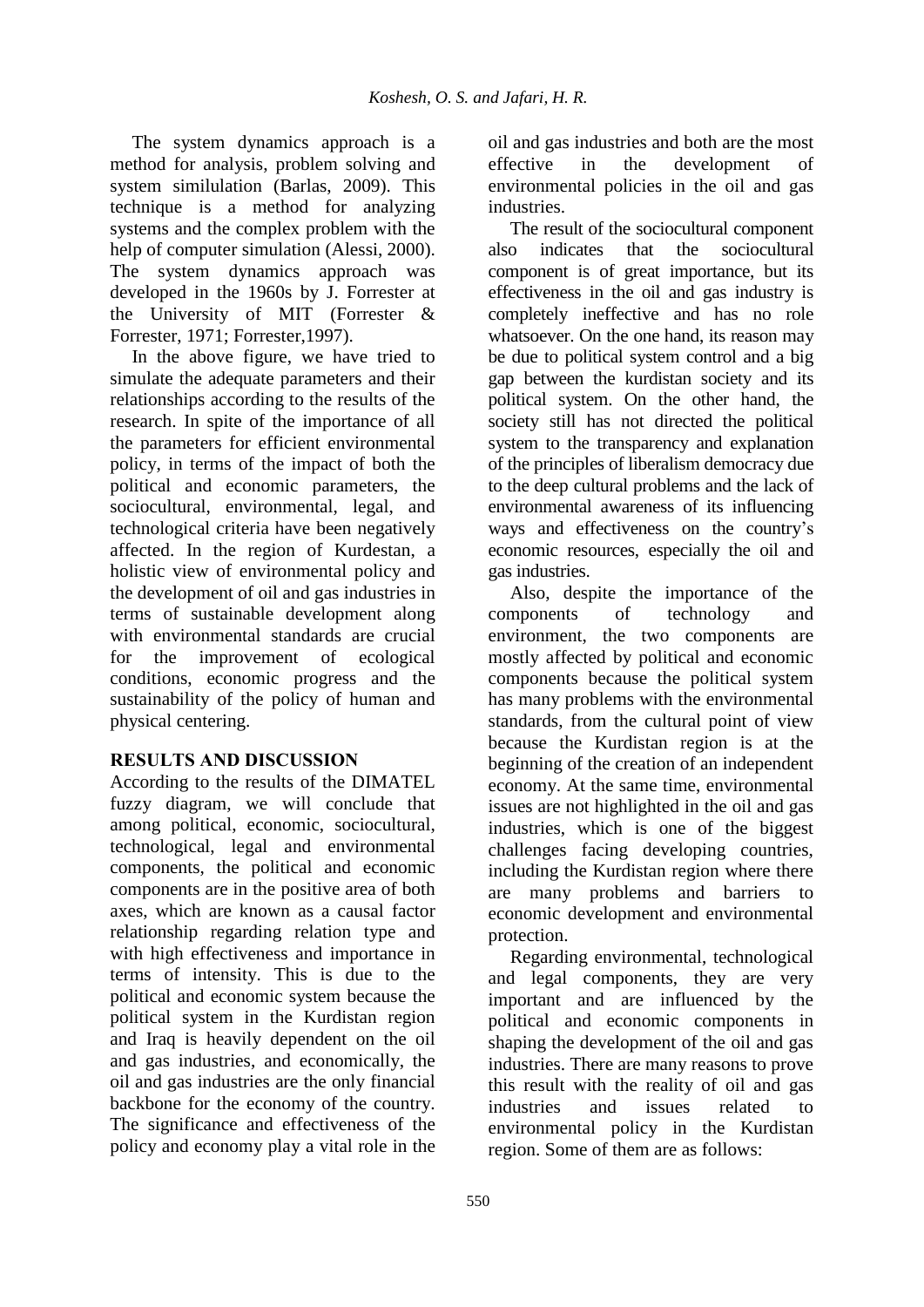- In most political systems in the Middle East, especially in the Kurdistan region and in Iraq, among the individual greeds, and regional and international pressures, efforts have failed to establish macropolicymaking and strategy management systems. hence, it is difficult to determine their effectiveness level and to find the joint points of economic development and sustainable development.

The weakness of the law, the inefficient bureaucratic system, and the barriers faced by the regulatory authorities have, on the one hand, led to the ineffectiveness of efforts in the oil and gas industries, and, on the other hand, they have prevented the country from creating a proper tax and customs system. One of the most important challenges between the Kurdistan region and Iraq is the lack of a law that would eliminate disparities and tensions related to the oil resources that they share and preserve the political and civil rights.

- Technology has been influenced by policy and economy, and it is critical that the development of technology in the upstream and downstream sectors of the oil and gas industries of the Kurdistan region remain compatible with the environmental standards. In this context, one must avoid political decisions, and a purely economic approach and a coherent and efficient management system is used to achieve the energy security. The political system in Kurdistan region has failed to benefit from regional and international changes and the advancement of countries that have acted well in the field of environmental management and policymaking in the oil and gas industries. Thus, the Government were not able to use the equations in support of the political system and the preservation of capital for the future of the Kurdistan region and for future generations.

After the major oil and gas companies started investing in the world, the

Kurdistan region experienced rapid development, but barriers such as the lack of a modern financial and economic system, poor management, and lack of specialized manpower and other subcomponents made different governmental dimensions not be taken as expected.

An advanced economy will not occur in the Kurdistan region unless attention is given to sociocultural, environmental, technological and legal issues. The current economic system in the Kurdistan region has controlled its balanced and effective relations with other aspects for sustainable development rather than protect them, which is why other components are under the great influence of political and economic issues and have moved backward instead of being progressed.

The sociocultural component has been used to formulate the environmental policy of the oil and gas industries and has no contribution to it. The reason for this is that the kurdistan society is not aware of this section in terms of cultural aspects and how it should manage its rights, so it cannot play its role as a dynamic society in the formulation of environmental policymaking and in the development of oil and gas industries. Therefore, the gap between the state and society is reduced and the political system is improved to protect the country's interests and economic development, and take steps to support the environment. In general, the political and economic system is derived from society, and the dynamic society will generate a dynamic political and economic system, The opposite of this too is true.

The legal component in the formulation of environmental policies in the oil and gas industries is very significant and effective. Generally, in the Middle East, and especially in the Kurdistan region and in Iraq, there are many weaknesses associated with law and regulation; the proper power that can support their enforcement is limited and has little influence. Despite the fact that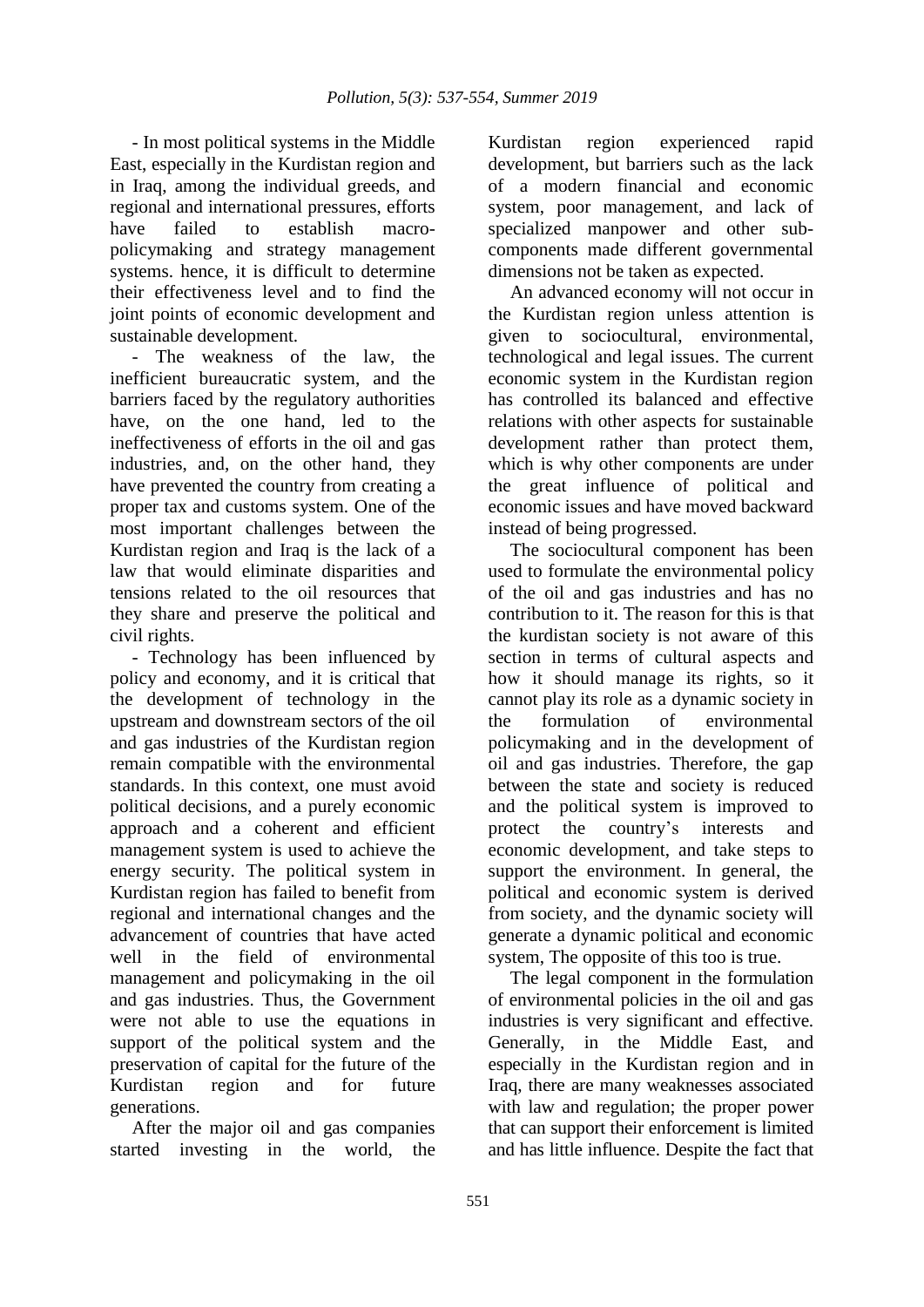the law and regulations are important for the conclusion of contracts, production launching and extraction, their effectiveness is critical. As shown in the diagram, the issue of law has been influenced by the political and economic component. This is a major obstacle to environmental policy and no step can be taken in direction of the sustainable development.

The environmental component mentioned in the chart, and the role of the environmental component in formulating policy and development of oil and gas industries have been considered to be important, but the environemntal component is highly influenced by political decisions and economic development. The severe need for economic progress has resulted in a disregard for environmental issues. Generally, industries, especially the oil and gas industries, have caused serious environmental damage, including global warming, climate change and the elimination of biodiversity. They also have created various contaminants that have affected the environment and the human community. As we observe, the technology component is at a remote horizontal point relative to the origin of coordinates, which indicates the high importance of this component in the formulation of environmental policies related to the oil and gas industries. It also has a high level of impressibility. Considering the barriers and problems of technology in both upstream and downstream areas, it can be said that the importance of this component has been well-clarified in the formulation of environmental policy in the oil and gas industries. But due to political decisions and economic difficulties, this component has been affected and has faced major obstacles to meet the domestic demand for oil and gas and their exports, including infrastructure and communication problems.

### **CONCLUSION**

The oil and gas industries, despite bringing

a lot of capital into the Kurdistan region, which has led to economic growth and development, have increased the fixed costs of services and goods, as well as the destruction of the environment. Therefore, effective and macro policies should be implemented in the area of integrated monetary and service management in the oil and gas industries in terms of the sustainable development and environmental protection, to prevent the transformation of oil resources into disasters. This paper examines Kurdistan's oil and gas industries using PESTLE, SWOT, SPACE, FANP and FDEMATEL techniques to formulate a conceptual model of environmental policy to achieve the goals of sustainable development. As well as identifying and evaluating the influential factors in this field, including political, economic, sociocultural, legal, technological and environmental factors, their subcomponents (numbering 68 (as mentioned above)) were also identified. It was observed that the environmental policy of the oil and gas industries in the Kurdistan region has been in the conservative strategies sector (dominance of the opportunities on threats, and weaknesses on strengths). The result of the position evaluation and strategic action determination is also in a competitive position. This means that the environment is unstable, financially poor, as well as industrially tensional and highly competitive. The essential strategy in this section is to gain financial strengths to compensate for environmental instability so that aggressive strategies can be taken from now on. Then, FDEMATEL was used to identify the importance and impact of the components. The two political and economic components play an essential role in shaping the environmental policy and the oil and gas industries, and they are of great importance. In addition to the importance of the sociocultural component, this component has no role in the formulation of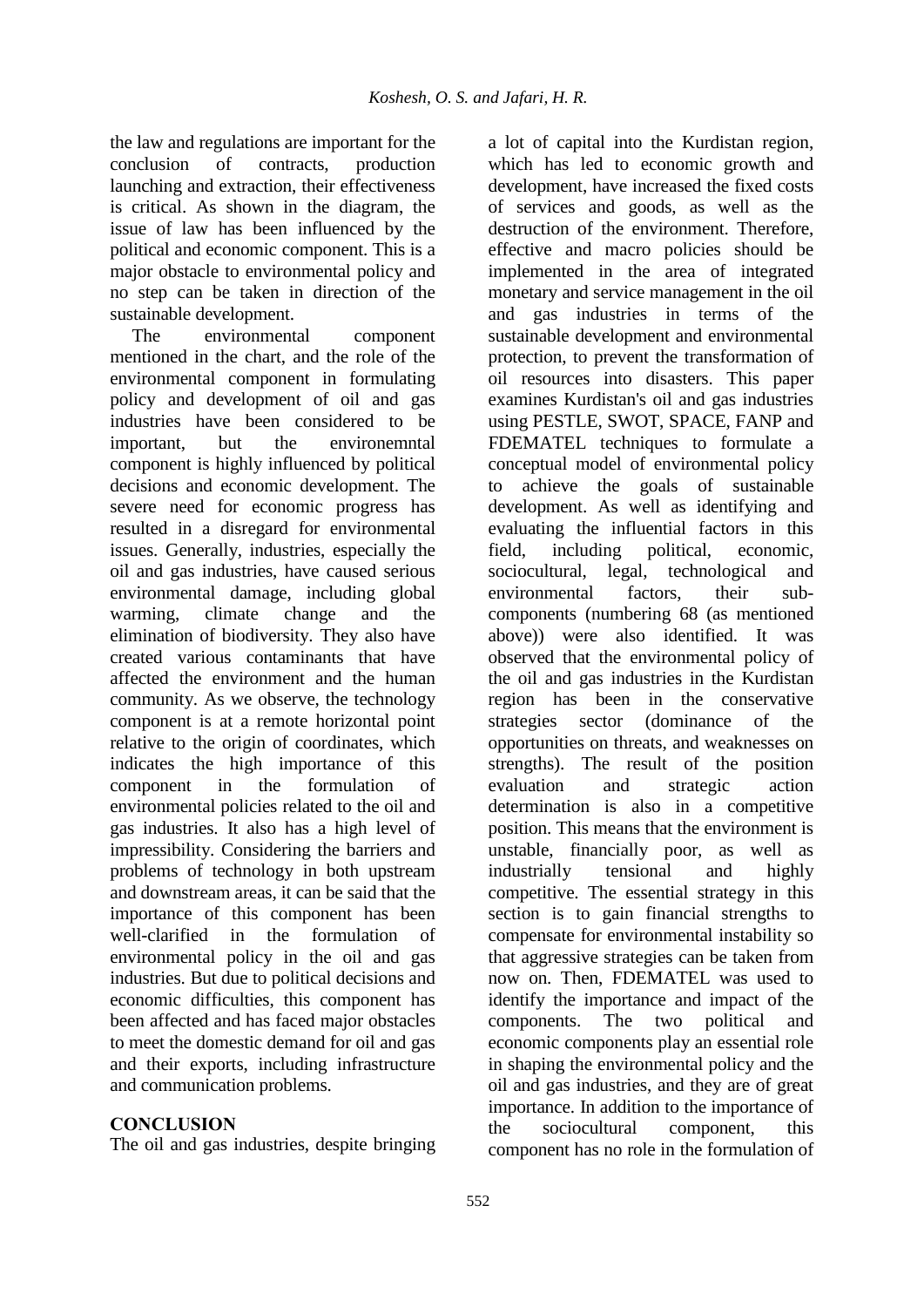policies and has been influenced. The legal component is also important and effective. Regarding the environmental component, it is considered vital but heavily influenced by political positions and economic development. Finally, the component of the technology is in the remote horizontal point from the source of the coordinates, which indicates the high importance and high level of effectiveness. As a result, using FANP, the fifteen strategic options were prioritized so that reducing costs, improving productivity, and raising capital to follow opportunities and competitive strengths become the goals of the strategies In some of articles that come in the background of the research especially those belongs to Iraq and Kurdistan (such as; Dargin, 2009; Gray, 2012; A. Wahab, 2015; Al saleem,2015 & etc), they have not seen the environment or paid much attention to it. but in present paper Environmental perspective is used to provide a strategic analysis and a conceptual model in order to evaluating oil and gas industries in line solve or decreasing Environmental problems**.**

#### **REFERENCES**

Alessi, S. (2000). Designing educational support in system-dynamics-based interactive learning environments. Simulation & Gaming., 31(2), 178- 196.

Al-Saleem, K. I. (2015). The Legal Framework for the Sustainable Development of Iraqi Oil and Gas. Dissertation, University of Portsmouth

Aresti, M. L. (2016). Oil and Gas Revenue Sharing in Iraq. REVENUE SHARING CASE STUDY. Natural Resource Governance Institute.

Barlas, Y. (2009). SYSTEM DYNAMICS: SYSTEMIC FEEDBACK MODELING FOR POLICY ANALYSIS. System Dynamics., 1-68.

BellemaIhua, U. Abiodun, O. O., Nnanna Eloji, K. and Ajayi, C. (2011). Entrepreneurial implications of Nigeria's oil industry local content policy: Perceptions from the Niger Delta region. Journal of Enterprising Communities: People and Places in the Global Economy., 5(3), 223-241.

Bianco, V., Scarpa, F. and Tagliafico, L. A. (2014). Analysis and future outlook of natural gas consumption in the Italian residential sector. Energy Conversion and Management., 87, 754-764.

Chapman, D. P. (2009). Security forces of the Kurdistan regional government. CENTER FOR STRATEGIC AND INTERNATIONAL STUDIES WASHINGTON DC.

Chauhan, A. and Saini, R. P. (2014). A review on integrated renewable energy system based power generation for stand-alone applications: configurations, storage options, sizing methodologies and control. Renewable and Sustainable Energy Reviews., 38, 99-120.

Cohen, S. (2014). Understanding environmental policy. (New York: Columbia University Press)

Dargin, J. (2009). Securing the peace: The battle over ethnicity and energy in modern Iraq. Oil, Gas & Energy Law Journal (OGEL)., 7(1).

Deloitte. (2018). Kurdistan Regional Government of Iraq Oil production, export, consumption and revenue for the period 1 January 2017 to 30 June 2017.

Duarte, C., Ettkin, L. P., Helms, M. M. and Anderson, M. S. (2006). The challenge of Venezuela: a SWOT analysis. Competitiveness Review: An International Business Journal., 16(3/4), 233-247.

Eckerberg, K. (2009). Environmental policy integration in practice: Shaping institutions for learning. (London: Earthscan)

El Fadel, M., Rachid, G., El-Samra, R., Boutros, G. B. and Hashisho, J. (2013). Knowledge management mapping and gap analysis in renewable energy: Towards a sustainable framework in developing countries. Renewable and sustainable energy reviews., 20, 576-584.

Erickson, S. L. and King, B. J. (1999). Fundamentals of environmental management. (New York: John Wiley & Sons)

Fontela, E. and Gabus, A. (1976). Current perceptions of the world problematique. World Modeling: A Dialogue. (Amsterdam/Oxford: North-Holland Publishing Company)

Forrester, J. W. (1997). Industrial dynamics. Journal of the Operational Research Society., 48(10), 1037- 1041.

Forrester, J. W. and Forrester, J. W. (1971). World dynamics (Vol. 59). (Cambridge, MA: Wright-Allen Press)

Fozer, D., Sziraky, F. Z., Racz, L., Nagy, T., Tarjani, A. J., Toth, A. J. and Mizsey, P. (2017). Life cycle, PESTLE and multi-criteria decision